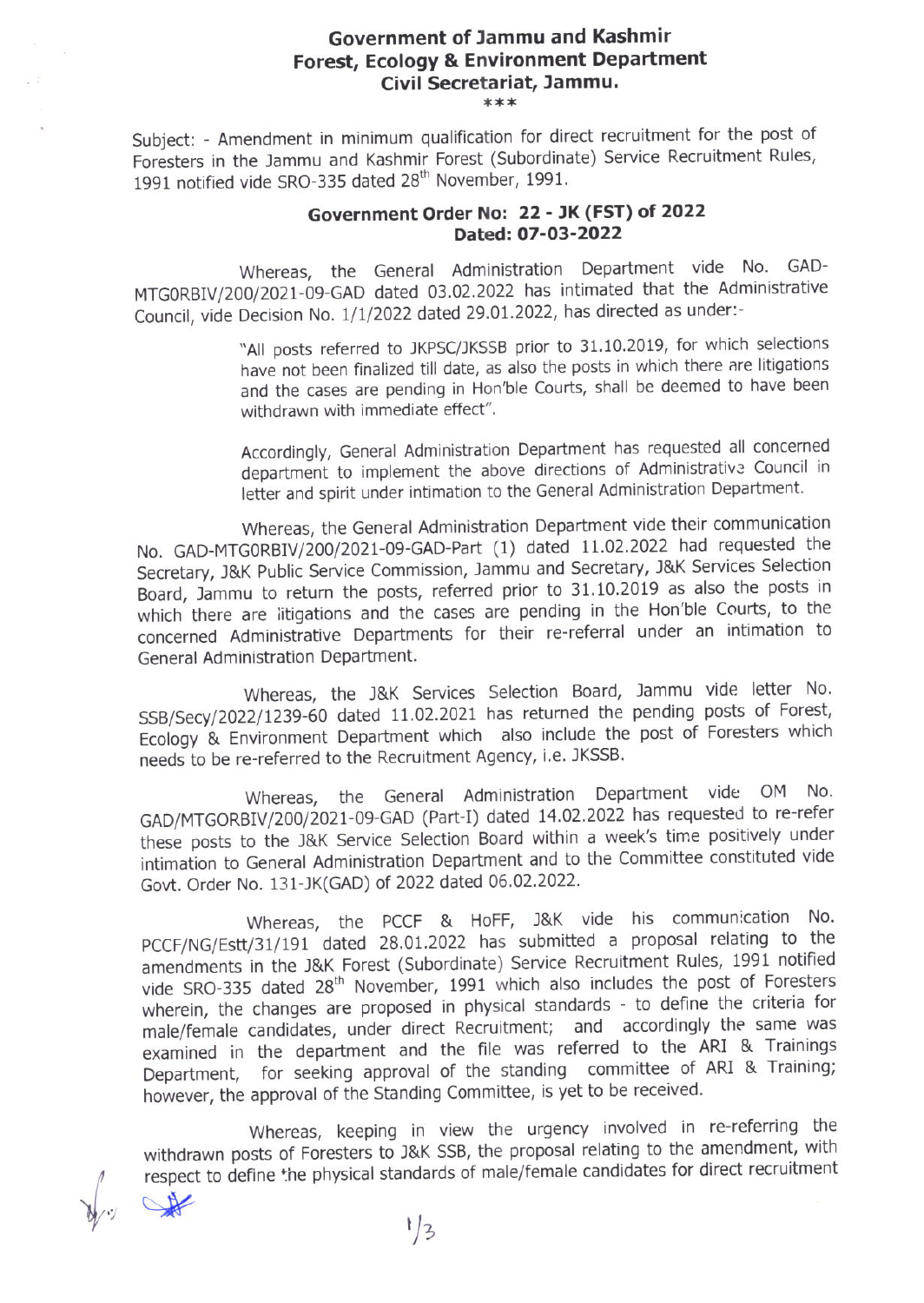for the post of Foresters was placed before Competent Authority for seeklng approval for issuance of Executive Order, so that these posts can be referred to the Recruiting Agency. The competent Authority has approved the proposal: in conformity with GoI guidelines.

Whereas, the proposal was re-examined in terms of "Entrance and Training Rules (Revised), 2oo4 for the state Forest Service officers, published in Extraordinary gazette of India vide GSR No. 465 (E) dated 22.07.2004, which provides as under:-

9 (a) Minimum standards for height and chest girth for a candidate of category (i) of Rule 4, shall be as under:-

| .                | Height (cm) | Chest girth (cm) |           |  |
|------------------|-------------|------------------|-----------|--|
|                  |             | Normal           | Expansion |  |
| Male Candidate   | 163         | 84               | 05        |  |
| Female candidate | 150         | 79               | 05        |  |

(b) Male/Female candidates must pass a physical test covering a distance of 25/16 Kms within four hours on foot, respectively.

Now, therefore, sanction is hereby accorded to revising the minimum qualification for direct recruitment for the post of Foresters in Schedule-II of Jammu and Kashmir Forest (Subordinate) Service Recruitment Rules, 1991 notified vide SRO-335 dated 28<sup>th</sup> November, 1991, as under:-

| Class/<br>Category | Designation | <b>Recruitment Rules</b>             | Minimum qualificatior for<br>direct recruitment                                                                                                                                                |                              |               |    |                  |
|--------------------|-------------|--------------------------------------|------------------------------------------------------------------------------------------------------------------------------------------------------------------------------------------------|------------------------------|---------------|----|------------------|
| VI                 | Foresters   | Recruitment Rules, 1991. Standards:- | Jammu & Kashmir Forest <sup>[1]</sup> 10+2 or equivalent qualification with<br>(Subordinate) Service science subject with the following Physical<br>Chest girth (cm)<br>Height<br>Gender<br>S. |                              |               |    |                  |
|                    |             |                                      | No                                                                                                                                                                                             |                              | $\text{(cm)}$ |    | Normal Expansion |
|                    |             |                                      | 1.                                                                                                                                                                                             | Male<br>candidate            | 163           | 84 | 05               |
|                    |             |                                      | 2.                                                                                                                                                                                             | Female<br>candidate          | 150           | 79 | 05               |
|                    |             |                                      | Physical Fitness test walk to<br>bel<br>II)<br>completed in 4 hours on foot.<br>a. Male candidate: 25 kms                                                                                      |                              |               |    |                  |
|                    |             |                                      |                                                                                                                                                                                                | b. Female candidate: 16 Kms. |               |    |                  |
|                    |             |                                      | III) Physical Fitness/Health Ce tificate from<br>the Chief Medical Officer.                                                                                                                    |                              |               |    |                  |

By order of the Government of lammu and Kashmir.

 $Sd/-$ (Sanjeev Verma), IAS

Commissioner/Secretary to the Government

## No: FST-NG/131/2021-02-Forest Department Dated:07-03-2022

, Copy to the:-

- 1. Principal Secretary to the Government, General Administration Department.
- 2. Principal Chief Conservator of Forests & HoFF, J&K.

 $2/3$